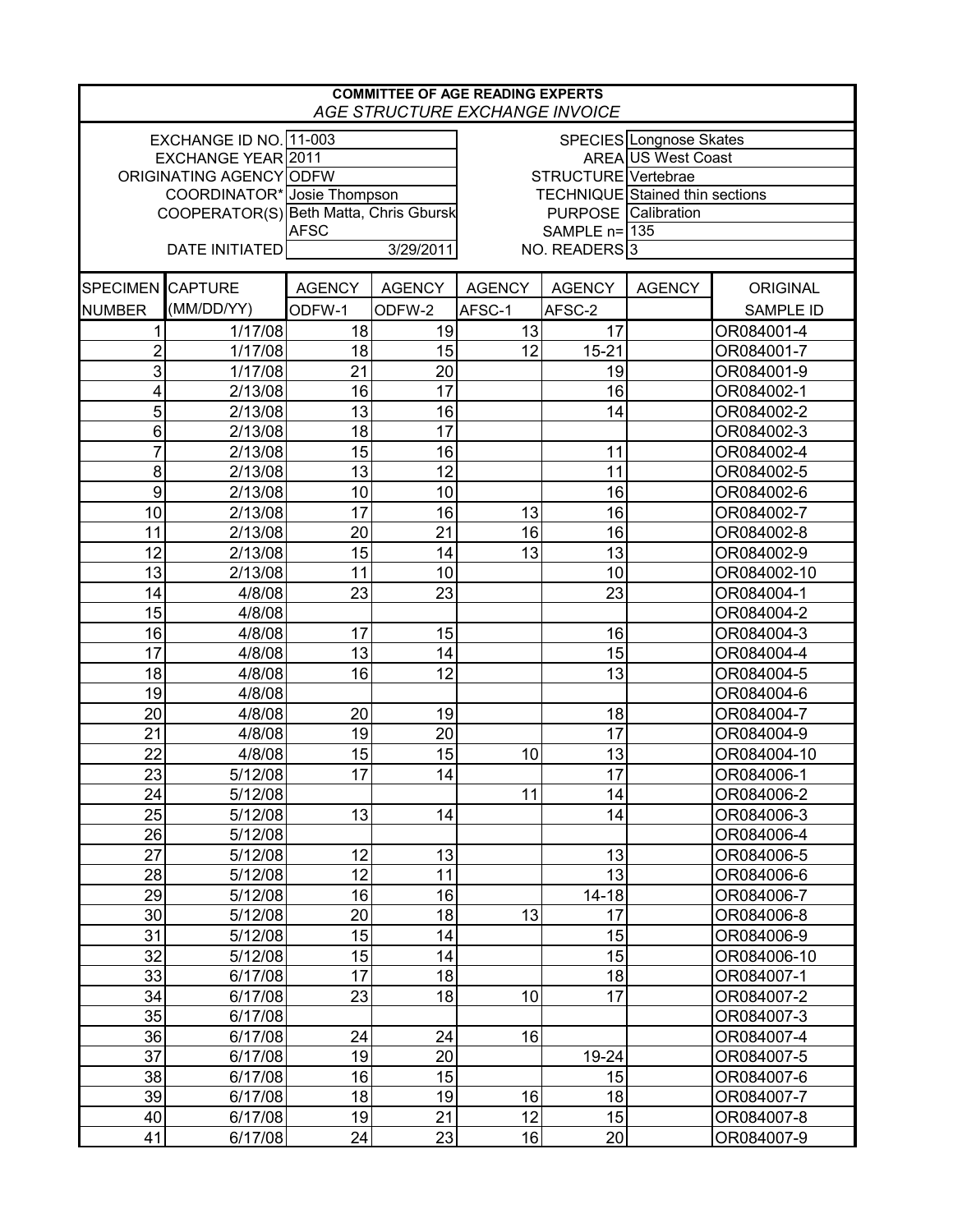| 42 | 6/17/08  | 16               | 16 |    | $11 - 15$ | OR084007-10 |
|----|----------|------------------|----|----|-----------|-------------|
| 43 | 7/13/08  | 15               | 16 |    | 15        | OR084010-1  |
| 44 | 7/13/08  | 17               | 16 |    | 14        | OR084010-2  |
| 45 | 7/13/08  | 18               | 18 | 13 | 14        | OR084010-3  |
| 46 | 7/13/08  | 16               | 18 | 15 | 17        | OR084010-4  |
| 47 | 7/13/08  | 17               | 15 |    | 16        | OR084010-5  |
| 48 | 7/13/08  | 11               | 11 |    | 11        | OR084010-6  |
| 49 | 7/13/08  | 21               | 19 |    | 21        | OR084010-7  |
| 50 | 7/13/08  | 15               | 18 |    | min 18    | OR084010-8  |
| 51 | 7/13/08  | 22               | 20 |    | 20        | OR084010-9  |
| 52 | 7/13/08  | 14               | 14 | 10 | 16        | OR084010-10 |
| 53 | 8/11/08  |                  |    |    |           | OR084012-1  |
| 54 | 8/11/08  | 20               | 19 |    | 14        | OR084012-2  |
| 55 | 8/11/08  |                  |    |    | 13        | OR084012-3  |
| 56 | 8/11/08  | 15               | 13 |    | $12 - 14$ | OR084012-4  |
| 57 | 8/11/08  | 18               | 18 |    | 17        | OR084012-5  |
| 58 | 8/11/08  |                  |    | 9  | $15 - 20$ | OR084012-6  |
| 59 | 8/11/08  | 14               | 14 |    | 14        | OR084012-7  |
| 60 | 8/11/08  | 12               | 13 |    | 14        | OR084012-8  |
| 61 | 8/11/08  | 10               | 10 |    | 10        | OR084012-9  |
| 62 | 8/11/08  | 17               | 14 |    | $15 - 18$ | OR084012-10 |
| 63 | 9/5/08   | 13               | 13 | 10 | 11        | OR084014-1  |
| 64 | 9/5/08   | 14               | 15 |    | 13        | OR084014-2  |
| 65 | 9/5/08   | 11               | 11 | 11 | 12        | OR084014-3  |
| 66 | 9/5/08   | 13               | 14 |    | 12        | OR084014-4  |
| 67 | 9/5/08   |                  |    |    |           | OR084014-5  |
| 68 | 9/5/08   | 14               | 15 |    | 14        | OR084014-6  |
| 69 | 9/5/08   | 12               | 12 |    | 12        | OR084014-7  |
| 70 | 9/5/08   | $\boldsymbol{9}$ | 10 |    | 12        | OR084014-8  |
| 71 | 9/5/08   | 13               | 13 |    | 13        | OR084014-9  |
| 72 | 9/5/08   | 15               |    |    | 15        | OR084014-10 |
| 73 | 9/12/08  | 21               | 21 |    | $15 - 20$ | OR084016-1  |
| 74 | 9/12/08  | 17               | 18 |    | 15        | OR084016-2  |
| 75 | 9/12/08  | 26               | 23 |    | 21        | OR084016-4  |
| 76 | 9/12/08  | 17               | 17 |    | 17        | OR084016-5  |
| 77 | 9/12/08  | 14               | 19 | 12 | 15        | OR084016-6  |
| 78 | 10/15/08 | 18               | 18 |    | 15        | OR084019-1  |
| 79 | 10/15/08 | 19               | 18 | 10 | min 14    | OR084019-2  |
| 80 | 10/15/08 | 25               | 24 | 17 | 22        | OR084019-3  |
| 81 | 10/15/08 | 21               | 20 |    | 18        | OR084019-4  |
| 82 | 10/15/08 | 24               | 25 |    | 23        | OR084019-5  |
| 83 | 10/15/08 | 13               | 13 |    | 11        | OR084019-6  |
| 84 | 10/15/08 |                  | 25 | 17 | $21 - 24$ | OR084019-7  |
| 85 | 10/15/08 | 31               | 28 | 15 | 13-20     | OR084019-9  |
| 86 | 2/25/08  | 22               | 23 |    | $14 - 16$ | OR084029-1  |
| 87 | 2/25/08  | 23               | 24 |    | 14-20     | OR084029-2  |
| 88 | 2/25/08  | 21               | 22 | 14 | 14        | OR084029-4  |
| 89 | 2/25/08  | 21               | 21 |    | 21        | OR084029-5  |
| 90 | 2/25/08  | 20               | 18 |    | 17        | OR084029-6  |
| 91 | 2/25/08  | 12               | 11 | 9  | 11        | OR084029-7  |
| 92 | 2/25/08  | 18               | 20 | 11 | 18        | OR084029-9  |
| 93 | 2/25/08  | 24               | 23 |    | 19        | OR084029-10 |
|    |          |                  |    |    |           |             |